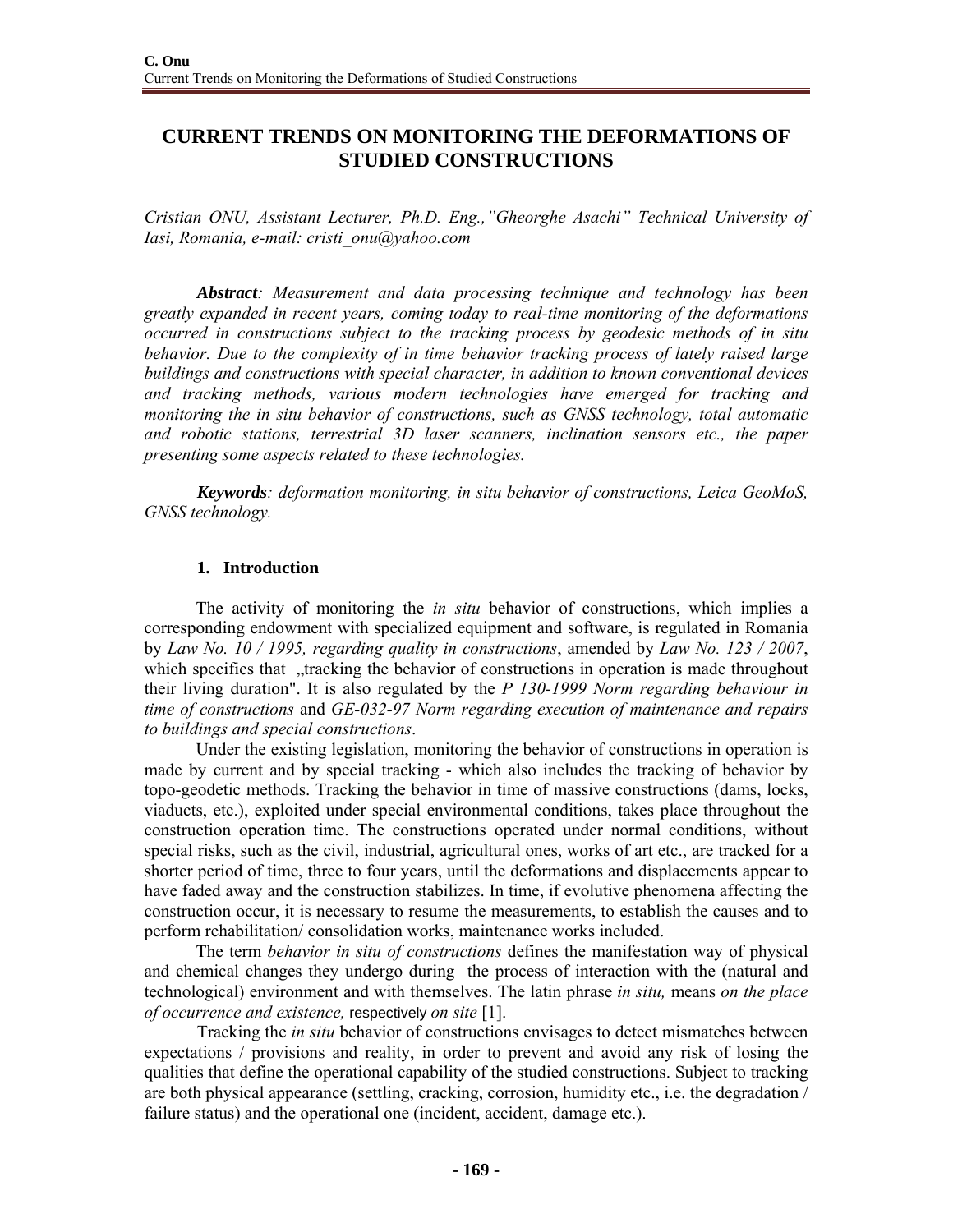To prevent damage to buildings and to restore their ability for operation in an emergency, a careful monitoring is required, i.e. a systematic tracking of the technical condition and the performance development, accompanied by interventions of maintenance or of rehabilitation of the ability for operating.

Improvement of geodetic instruments and equipment, of methods and technologies for measurement and automated data processing, has created new possibilities for their use in the study of constructions at all stages of implementation, as well operating. Tracking the *in situ*  behavior of constructions by topo-geodetic methods provide highly accurate measurements and indicates the absolute size of any displacements and deformations which occur in time. One can say that they are key components in vast process of experimental research, implementation, operation, maintenance and curative maintenance.

# **2. Current Trends**

The company Leica Geosystems has created a software specialized in automatic monitoring of deformations, called *Leica GeoMoS*, the suggested system being a very flexible and customizable one, able to combine geodetic instruments (total stations, GPS's and GNSS sensors) with geotechnical and meteorological sensors (of temperature and pressure) which can be used to monitor deformation of dams, tunnels, bridges, tall buildings, as well as monitoring landslides.

GeoMoS Leica software includes an *online application - Monitor*, responsible for checking the sensors, data collection, from sensors included, and by calculating the data received, functioning as a system of management of the occuring events, i.e. taking over the information, and processing it and sending it almost in real time, as well an *offline application* **–** *Analyzer*, responsible for viewing, analysis and data postprocessing. Besides the two main applications, the GeoMoS Leica software also includes an *adjustment application* **-** *Adjustmen*, which gives the user both the possibilities of simulation in the tracking network as well the possibility to make decisions based on statistical optimization and data validation.

 The Leica Geosystems monitoring system contains various monitoring equipment and the client can choose the best equipment and methods for monitoring deformations as it follows:

**Leica GeoMoS** – very flexible software for automatic monitoring of deformations.

**Leica GeoMoS Web** – is a web-based service, for viewing and analysis of data received from a GeoMoS monitoring system.

 **Leica GeoMoS Adjustment** – possibility of making decisions based on statistical optimization and data validation.

 **Leica TM30** – total automatic and motorized station, robust, reliable, fast and silent, with which one can make high precision measurements. Is able to measure continuously for a long time, even in hostile environments while providing the fastest workflow of the overall measurement process.

 **System 2000** – total automatic stations (TCA 1800, TCA 2003), high performance, robust, which can be used to continuously monitor the deformations.

**Leica TCA 1201M** – allows remote monitoring of up to 8000 m with a single prism, having a high precision.

**Leica NIVEL210/220** – inclination sensor for simultaneous measurement of inclination, of the inclination direction and of temperature.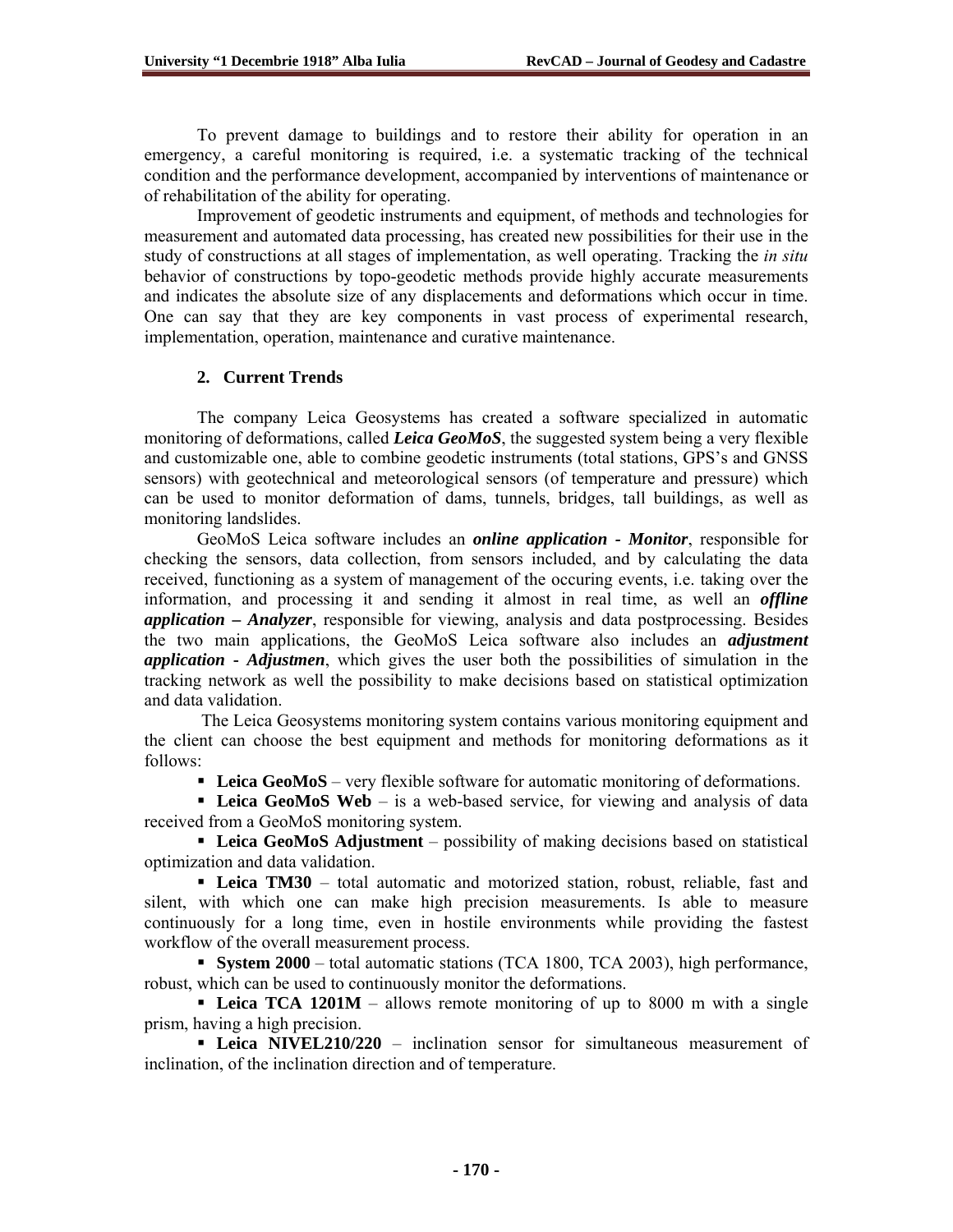**Leica GMX902 GG** – GPS GLONASS receiver (**Glo**bal **Na**vigation **S**atellite **S**ystem) high-precision, dual frequency, specially developed to monitor sensitive structures such as bridges, tall buildings, landslides etc..

 **Leica GMX901** – smart GPS antenna, high precision, single frequency, compact, robust and accurate, which can be used for monitoring the sensitive structures listed above, but also dams; is an ideal sensor for deformation monitoring.

 **Leica CrossCheck** – is a web-based service, for deformation monitoring by GPS / GNSS, monitoring which is performed almost in real time.

**ATHENA Program** – GNSS (Global Navigation Satellite Systems) monitoring technologies for academic institutions and research centers.

 Figure 1 shows the possible equipment of Leica Geosystems monitoring system, and Figure 2 shows various aspects of the monitoring process.



Fig. 1. Leica Geosystems equipment for deformation monitoring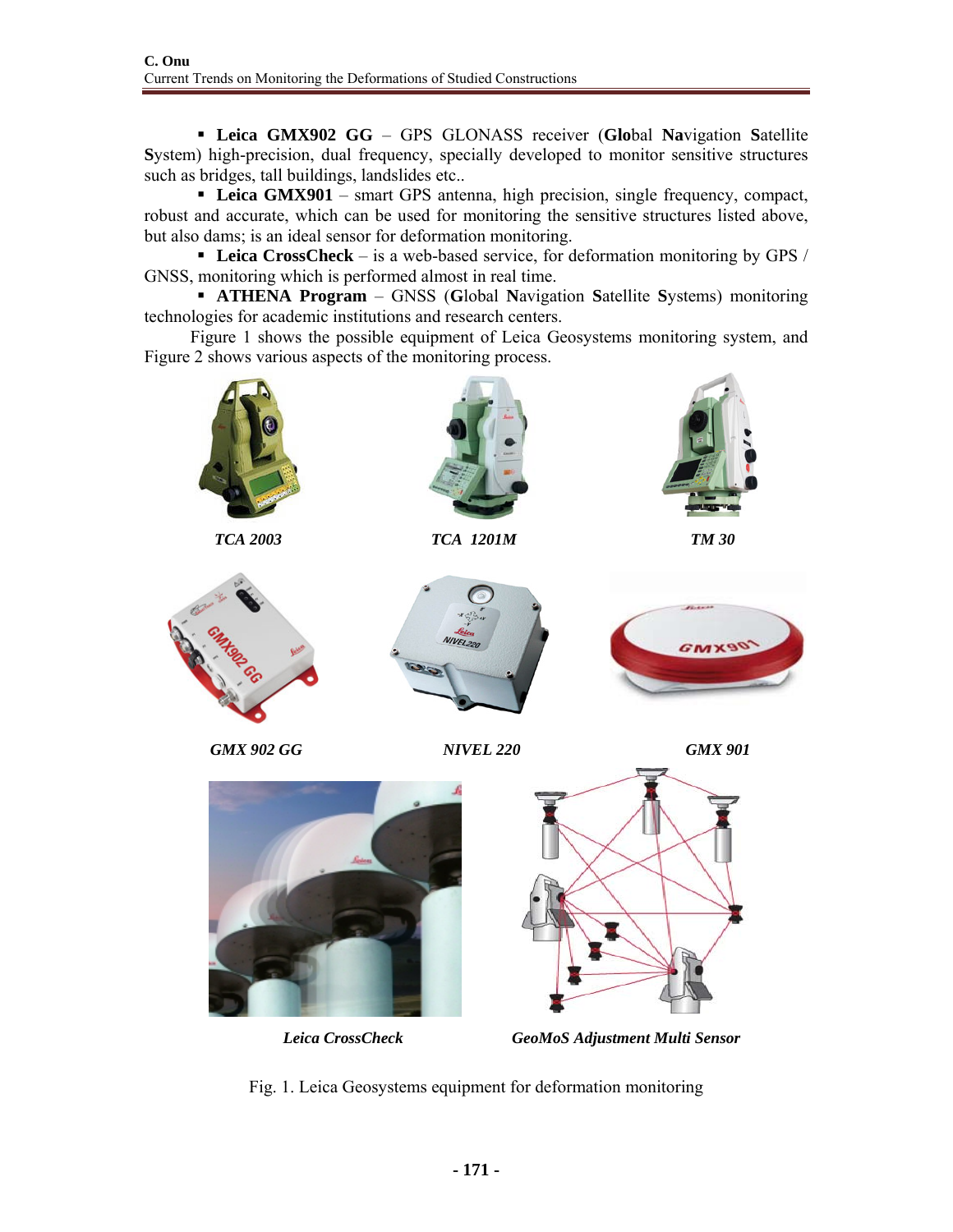

Fig. 2. Aspects of deformation monitoring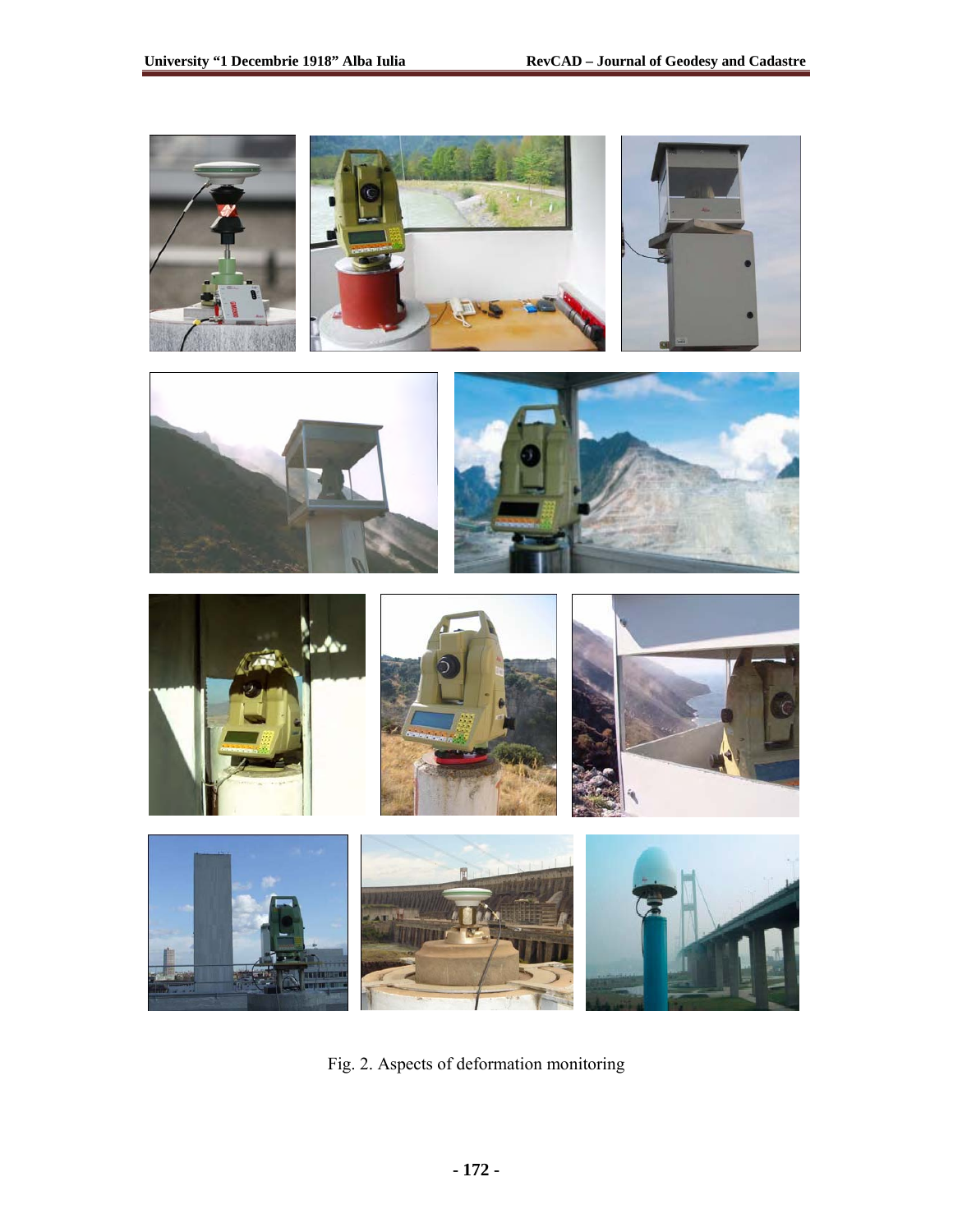

The synthetic scheme of a Leica Geosystems monitoring system [8] is shown in Figure 3.

Fig. 3. Leica Geosystems deformation monitoring system

The Leica TS 30 total station of the latest generation provides unlimited flexibility and full compatibility with Leica Systems 1200 [8], which is illustrated in Figure 4:



Fig. 4. Compatibility of TS 30 total station with Leica Systems 1200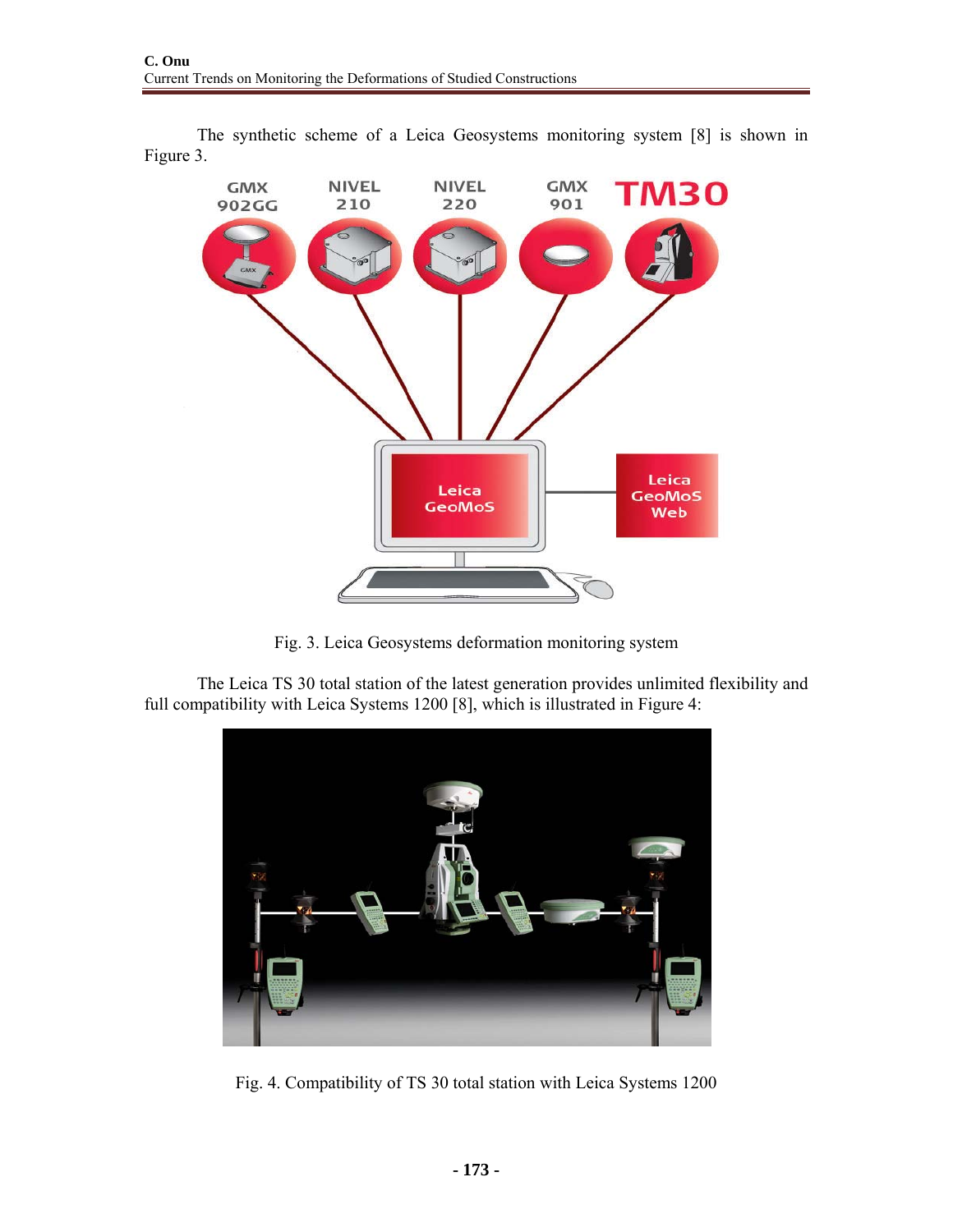The Leica Geosystems total stations that can be used to monitor deformations are: Leica TM 30, TS 30, TPS 1100, TPS 1200, TPS 1200 Plus, TCA 1201 M, TPS 1800 and TCA 2003.

Between GNSS sensors is mentioned: Leica GPS System 500 GPS System 1200, GMX 900, as well as the possibility of connection to Leica GNSS Spider for monitoring through advanced GNSS technologies.

Leica Geosystems has developed specifically for the engineering topography segment, total performing stations, included in the System 2000 (TCA 1800, TCA 2003, TC 2003) project and laser stations designed exclusively for industrial use (TDRA 6000, TDM 5005, TDA 5005). Leica company also designed both the ATR (**A**utomatic **T**arget **R**ecognition) system, various types of prisms, the 360° type prisms being particularly useful in measurements made for the continuous monitoring of deformations, as well as the RCS (**R**emote **C**ontrol **S**ystem) system, which can be connected to the total station via an integrated radio modem, so that it can be just as easy measured at the target (prism) and at the instrument itself. Display and keypad on the remote control are fully compatible with the total station, all functions and programs can be accessed by remote control, the operation being identical to the direct use of total station menu.

By means of the Leica GPS - RTK technology, deformation monitoring can be done under any weather conditions, the monitoring system equipment developed by Leica Geosystems being specially designed for use in hostile environment and to resist for a long time. Most total stations of the latest generation, particularly those for industrial measurement and monitoring systems, are provided with the so-called **ATR**'s, which enable automatic target recognition and tracking with high accuracy, even in a group of different prisms. The fact that at present are total performance automatic and / or robotic stations, while recently the GPS technology has also experienced fantastic progress as far as the determining accuracy is concerned, in conjunction with the development of tilt sensors, geotechnical and meteorological sensors, allow for those concerned to turn to specialized companies that currently offer full equipment for the continuous tracking and monitoring of deformations in real time. The GPS's can be equipped with built-in modem, so that, through an optic fiber network, the information collected by the monitoring equipment, which is also stored in their internal memory, will be transmitted via Internet to processing and data analysis centers.

A very important role in the vast process of deformation monitoring is held by the optimal choice of the tracking network for the constructions behavior in time, of the measurement method, the applied instruments, as well as the rigorous processing of observations.

For very remote monitoring, Leica Geosystems developed the total station **TCA 1201 M**, which can measure distances up to 8000 m with a single prism with high accuracy. Because the ATR system and that this type of device is fully automated, it will be able to function as a permanent monitoring station, controlled by the **Leica GeoMoS** software.

Table 1 presents some of the best recent tools that can be used in geodetic, planimetric, leveling, in time tracking and monitoring measurements.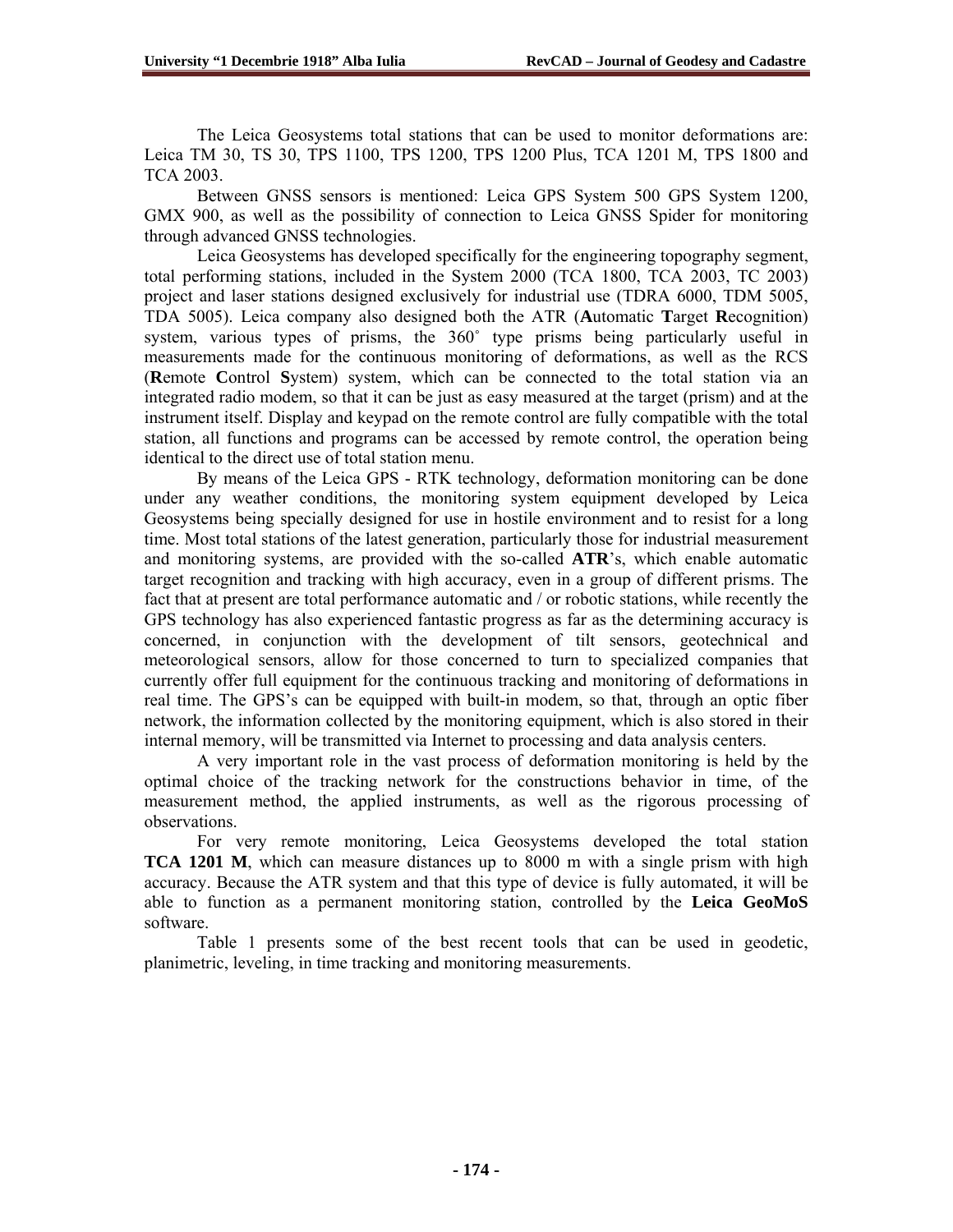|                                           | <b>Manufacturing</b><br>company | <b>Instrument</b>  |                              | <b>Determination</b><br>of accuracy  | The instrument type /<br><b>Observations</b>                           |  |  |  |  |
|-------------------------------------------|---------------------------------|--------------------|------------------------------|--------------------------------------|------------------------------------------------------------------------|--|--|--|--|
| No.                                       |                                 |                    | For<br>angles<br>$($ ")      | <b>For distances</b><br>$\text{m}$ ) |                                                                        |  |  |  |  |
| 1                                         | Leica                           | <b>TS 30</b>       | 0.5                          | $\pm 0.6 + 1$ ppm                    | Total Station / ATR                                                    |  |  |  |  |
| $\overline{2}$                            | Leica                           | TM 30              | 0.5                          | $\pm 0.6 + 1$ ppm                    | Total Station / Sensor<br>monitoring                                   |  |  |  |  |
| 3                                         | Leica                           | <b>TCA 2003</b>    | 0.5                          | $\pm 1 + 1$ ppm                      | Total Station / System<br>2000                                         |  |  |  |  |
| $\overline{4}$                            | Leica                           | <b>TCA 1800</b>    | 1.0                          | $\pm 1 + 2$ ppm                      | Total Station / System<br>2000                                         |  |  |  |  |
| 5                                         | Leica                           | <b>TS 09</b>       | 1.0                          | $\pm 1 + 1.5$ ppm                    | Total Station / Leica<br>FlexLine                                      |  |  |  |  |
| 6                                         | Leica                           | <b>TCA 1201M</b>   | 1.0                          | $\pm 2 + 2$ ppm                      | Total Station /<br>Measure distances up to 8<br>km with a single prism |  |  |  |  |
| 7                                         | Leica                           | TPS 1201 +         | 1.0                          | $\pm 1 + 1.5$ ppm                    | Total Station /<br>Measure distances up to 1<br>km without reflector   |  |  |  |  |
| 8                                         | Leica                           | <b>TDRA 6000</b>   | 0.5                          | $\pm 0.3 + 13 \mu m/m$               | Laser Station / Industrial                                             |  |  |  |  |
| 9                                         | Leica                           | <b>TDM 5005</b>    | 0.5                          | $\pm 0.3 + 1$ ppm                    | Laser Station / Industrial                                             |  |  |  |  |
| 10                                        | Leica                           | <b>TDA 5005</b>    | 0.5                          | $\pm 0.3 + 1$ ppm                    | Laser Station / Industrial                                             |  |  |  |  |
| 11                                        | Leica                           | TM 5100A           | 0.5                          | $\pm 1 + 2$ ppm                      | Industrial Theodolite /<br>Motorized                                   |  |  |  |  |
| 12                                        | Sokkia                          | NET <sub>1</sub>   | 1.0<br>$\pm 1 + 1$ ppm x D   |                                      | 3D Total Station /<br>Automated                                        |  |  |  |  |
| 13                                        | Sokkia                          | NET <sub>05</sub>  | 0.5<br>$\pm 0.5 + 1$ ppm x D |                                      | 3D Total Station /<br>Automated                                        |  |  |  |  |
| 14                                        | Trimble                         | S8                 | 1.0                          | $\pm 1 + 1$ ppm                      | Total Station / Robotic                                                |  |  |  |  |
| 15                                        | Leica                           | DNA <sub>03</sub>  | $\pm 0.3$ mm / 1km d.n.      |                                      | Digital Level / Invar staff                                            |  |  |  |  |
| 16                                        | Leica                           | <b>DNA 10</b>      | $\pm 0.9$ mm / 1km d.n.      |                                      | Digital Level / Invar staff                                            |  |  |  |  |
| 17                                        | Leica                           | <b>NA 2; NAK 2</b> | $\pm 0.3$ mm / 1km d.n.      |                                      | Optical level / Invar staff                                            |  |  |  |  |
| 18                                        | Sokkia                          | <b>SDL 30</b>      | $\pm 0.6$ mm / 1km d.n.      |                                      | Digital Level / Invar staff                                            |  |  |  |  |
| 19                                        | Sokkia                          | B1; B1 C           | $\pm 0.5$ mm / 1km d.n.      |                                      | Optical level / Invar staff                                            |  |  |  |  |
| 20                                        | Topcon                          | DL-101C            | $\pm 0.4$ mm / 1km d.n.      |                                      | Digital Level / Invar staff                                            |  |  |  |  |
| 21                                        | Topcon                          | AT-G1; AT-G2       | $\pm 0.4$ mm / 1km d.n.      |                                      | Optical level / Invar staff                                            |  |  |  |  |
| 22                                        | Trimble                         | DiNi               | $\pm 0.3$ mm / 1km d.n.      |                                      | Digital Level / Invar staff                                            |  |  |  |  |
| 23                                        | Nikon                           | AS-2; AS-2C        | $\pm 0.4$ mm / 1km d.n.      |                                      | Optical level / Invar staff                                            |  |  |  |  |
| 24                                        | Nikon                           | AE-7; AE-7C        |                              | $\pm 0.45$ mm / 1km d.n.             | Optical level / Invar staff                                            |  |  |  |  |
| <b>ATR</b> – Automatic Target Recognition |                                 |                    |                              |                                      |                                                                        |  |  |  |  |

Table 1. Latest generation geodetic instruments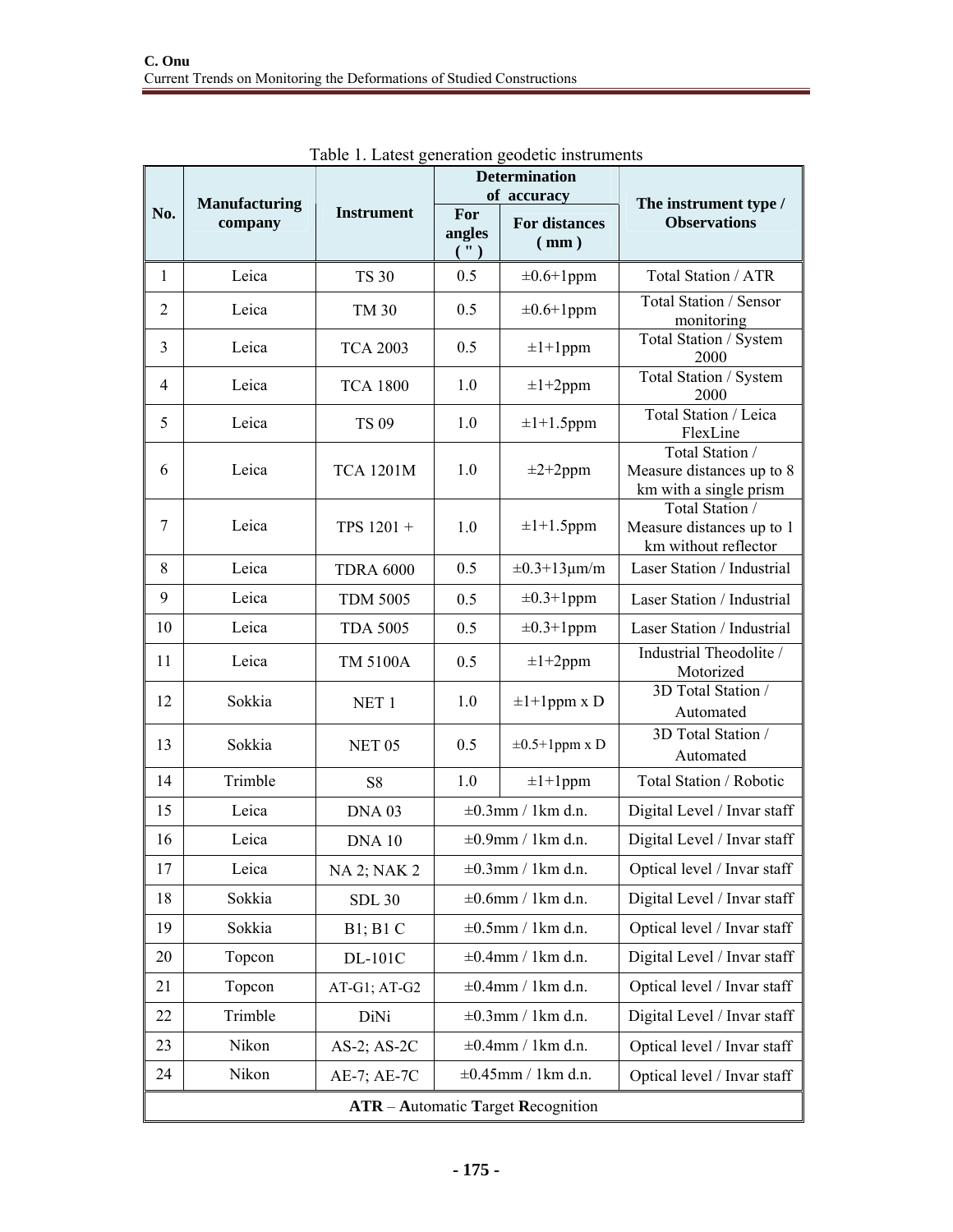**3D Terrestrial Laser Scanners** can reach a scanning accuracy up to 3mm, so that they can be successfully used to track the behavior of certain constructions, where the required precision is not very high and the ground situation allows for their use; they have the disadvantage that the scanned image acquisition should be done from the smallest distance possible from the building - to achieve the highest accuracy of determination, which means that the land around the building is stable in time.

Using **T**errestrial **L**aser **S**canners (**TLS**), although it is a more recent technology, proves to be promising for the near future, in the vast process of determining and monitoring deformations of constructions under investigation. Although the first **TLS** were marketed over a decade ago, currently there is still no ISO standard to regulate the field testing procedures of such devices. The operation of field testing and calibration of laser scanners is particularly important because it has been that demonstrated that **TLS** are still affected by instrumental errors, which can be reduced by instrument calibration. It is necessary, therefore, that in the shortest time to adopt a calibration standard of this instrument, namely **ISO 17123, Part IX - Terrestrial Laser Scanners**, which is currently under development.

Figure 5 shows the best terrestrial laser scanners manufactured by various companies, specialized in producing topo-geodetic equipment.



Fig. 5. Terrestrial Laser Scanners

Laser scanners work almost similarly with reflectorless total stations, their calibration being mandatory; *auto calibration represents determination of all systematic errors of a terrestrial laser scanner, simultaneously with all the parameters of another system* [5]. The georeferenced process of **TLS** is one of the most important steps in processing the data obtained by scanning with this device, which presupposes transformation of the data with *clouds – point character* into a *real world* i.e. a space system of coordinates, necessary to integrate the data obtained by using **TLS** with other geospace data. Virtually, it is required as a necessity to establish or know the scanner position and orientation during the study, which can be done in a manner similar to routine work of total stations. Thus, the scanner may be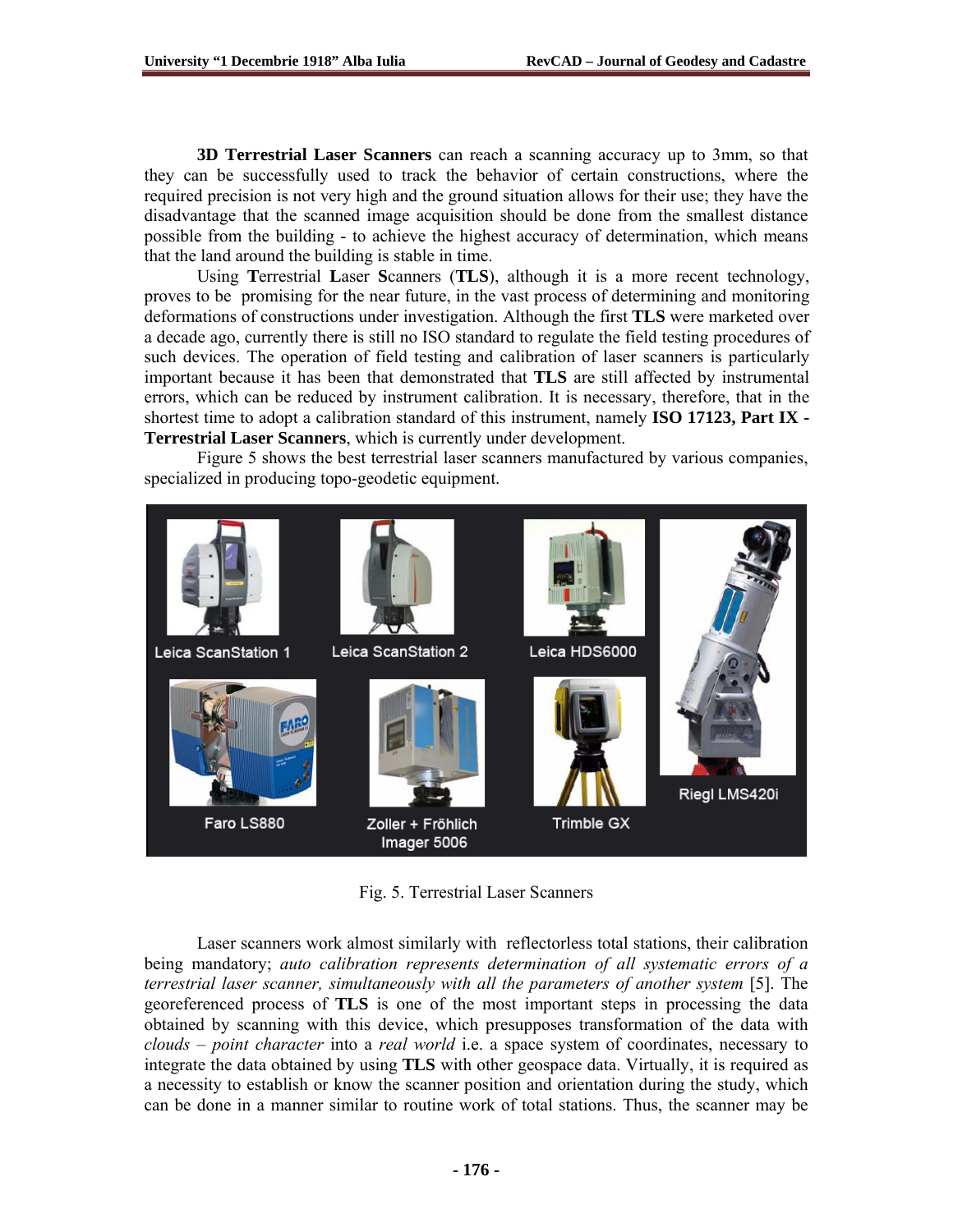stationed on a point of known coordinates and oriented on another known point, the data resulting from the scan being obtained in a real coordinate system, increasing efficiency and reducing costs and working time. Determining the scanner position and orientation of the against a reference system can be done by using the GPS technology. A further advantage of using **TLS** technology in addition to the relatively high precision which can be achieved, the shorter time for measurements and their low cost, the ability to measure very many points in the area subjected to research and not just in the control points, is that together with the deformation determination and monitoring to which the constructions are subjected, a number of quality images of the building and its surrounding area are taken and recorded, images that at times can be very helpful.

Table 2 lists the main features of the best terrestrial laser scanners [2], which can be used to track the behavior in time, where the accuracy of determining the deformation vector is not very high.

| <b>Scanner</b><br><b>Criterion</b>    |              | <b>Trimble</b><br>GX | Leica<br><b>ScanStation 1</b> | Leica<br><b>ScanStation 2</b> | <b>Riegl</b><br>LMS-<br><b>Z420i</b> | <b>FARO</b><br><b>LS 880</b><br><b>HE</b> | $Z+F$<br><b>IMAGER</b><br>5006 |
|---------------------------------------|--------------|----------------------|-------------------------------|-------------------------------|--------------------------------------|-------------------------------------------|--------------------------------|
| <b>Field of view</b>                  |              | $360 \times 60$      | 360 x 270                     | 360 x 270                     | $360 \times 80$                      | 360 x 320                                 | 360 x 310                      |
| <b>Scan distance</b><br>[m]           |              | 350                  | 300                           | 300                           | 1000                                 | < 76                                      | < 79                           |
| <b>Scanning</b><br>speed<br>[pts/sec] |              | < 5000               | ${}_{\leq 4000}$              | < 50000                       | $\leq 11000$                         | 120000                                    | < 500000                       |
| Angular<br>resolution                 | $\mathbf{V}$ | 0,0018               | 0,0023                        | 0,0023                        | 0,0020                               | 0,00900                                   | 0,0018                         |
| [°]                                   | H            | 0,0018               | 0,0023                        | 0,0023                        | 0.0025                               | 0,00076                                   | 0,0018                         |
| 3D scan<br>precision                  |              | 12mm/100m            | 6mm/50m                       | 6mm/50m                       | $10$ mm/50m                          | 3mm/25m                                   | 10mm/50m                       |
| Camera                                |              | integrated           | integrated                    | integrated                    | add-on<br>option                     | add-on<br>option                          | add-on<br>option               |
| <b>Inclination</b><br>sensor          |              | compensator          | compensator                   | compensator                   | compensator                          | yes                                       | yes                            |

Table 2. Characteristics of terrestrial laser scanners

Thus, as a result of technology development and computing technique in recent years, various targets that require tracking the *in situ* behavior were endowed and monitored with modern equipment and techniques. Of them itself mention *the Hoover Dam in the U.S.A*., which is monitored ever since the year 2000 by using the GPS Trimble 4800 technology, the GTS 312 total stations, the Riegl LMS - Z 210 3D laser scanners made in the U.S.A., as well as the monitoring of the *London Millennium Bridge*, by using the Leica company technology, i.e. GPS's SR 510, TCA 2003 total stations, motion sensors and Cyrax 2500 laser scanners etc..

# **3. Conclusions**

Measurement and data processing technology has grown very much in recent years, to arrive to real-time monitoring of deformations, an extraordinary fact, allowing to take urgent action in extreme cases, such as remedying of occuring defects or warning and rapid